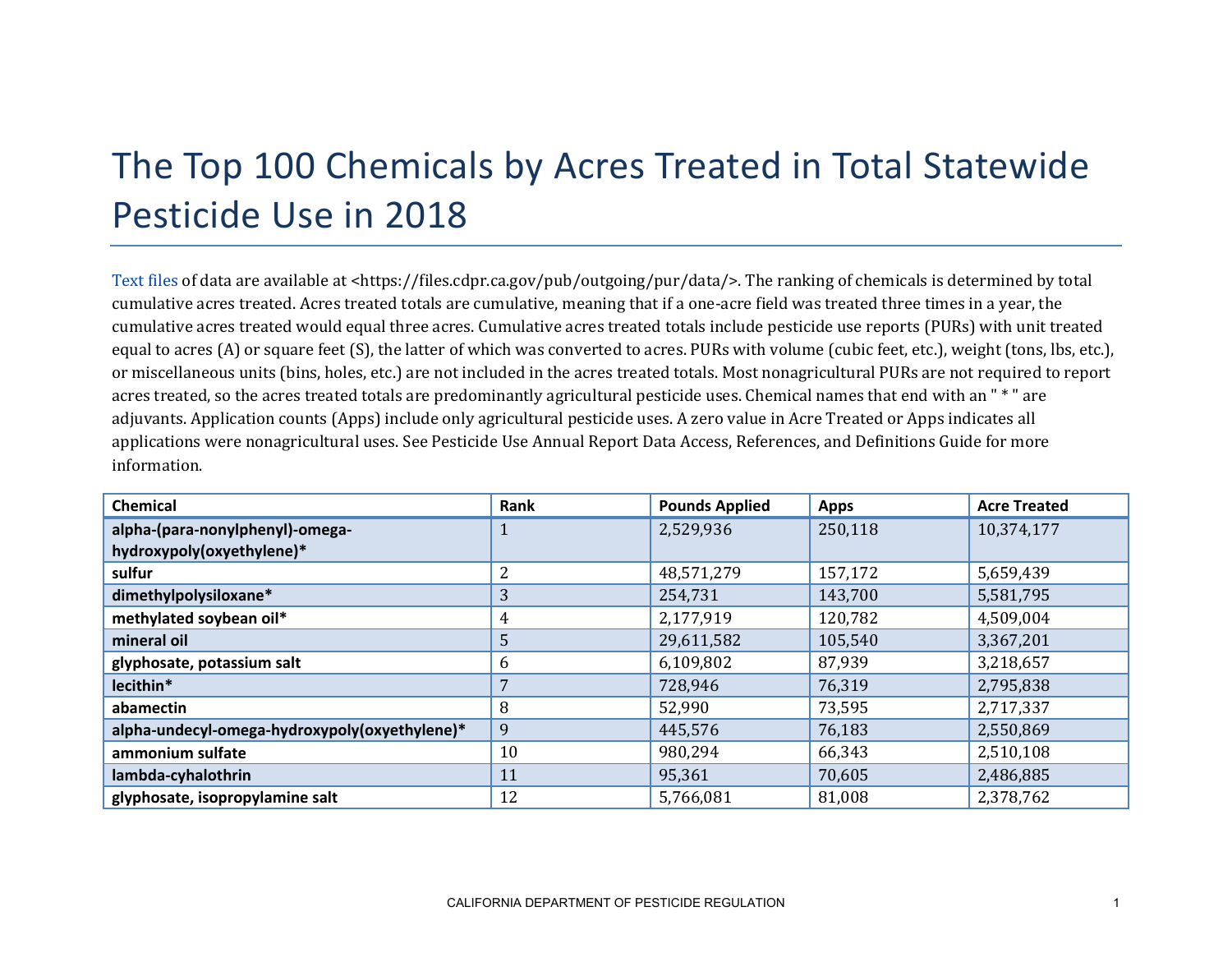| <b>Chemical</b>                                  | Rank | <b>Pounds Applied</b> | <b>Apps</b> | <b>Acre Treated</b> |
|--------------------------------------------------|------|-----------------------|-------------|---------------------|
| n,n-bis-(2-omega-                                | 13   | 170,895               | 67,341      | 2,375,716           |
| hydroxypoly(oxyethylene)ethyl)alkylamine, alkyl  |      |                       |             |                     |
| derived from tallow fatty acids*                 |      |                       |             |                     |
| alpha-alkyl (c9-c11)-omega-                      | 14   | 269,983               | 77,447      | 2,226,656           |
| hydroxypoly(oxyethylene)*                        |      |                       |             |                     |
| methoxyfenozide                                  | 15   | 614,165               | 42,367      | 2,214,653           |
| phosphoric acid                                  | 16   | 264,882               | 64,503      | 2,210,806           |
| chlorantraniliprole                              | 17   | 195,286               | 51,223      | 2,203,118           |
| citric acid                                      | 18   | 152,231               | 52,146      | 2,186,430           |
| fatty acids, mixed*                              | 19   | 140,120               | 47,148      | 2,176,463           |
| oxyfluorfen                                      | 20   | 852,992               | 62,878      | 2,079,597           |
| bifenthrin                                       | 21   | 330,518               | 32,586      | 1,705,194           |
| glufosinate-ammonium                             | 22   | 1,595,020             | 56,657      | 1,697,284           |
| diethylene glycol*                               | 23   | 230,690               | 31,211      | 1,632,077           |
| tall oil fatty acids*                            | 24   | 147,480               | 41,485      | 1,610,361           |
| 4-nonylphenol, formaldehyde resin, propoxylated* | 25   | 177,908               | 47,094      | 1,574,059           |
| alpha-(para-nonylphenyl)-omega-                  | 26   | 232,443               | 39,927      | 1,472,015           |
| hydroxypoly(oxyethylene), phosphate ester*       |      |                       |             |                     |
| imidacloprid                                     | 27   | 466,269               | 60,754      | 1,467,169           |
| polyalkene oxide modified heptamethyl            | 28   | 69,835                | 36,904      | 1,362,377           |
| trisiloxane*                                     |      |                       |             |                     |
| azoxystrobin                                     | 29   | 246,479               | 33,434      | 1,318,694           |
| propionic acid                                   | 30   | 190,707               | 37,018      | 1,300,375           |
| copper hydroxide                                 | 31   | 2,346,020             | 39,578      | 1,290,680           |
| spinetoram                                       | 32   | 82,001                | 61,273      | 1,268,959           |
| fatty acids, c16-c18 and c18-unsaturated, methyl | 33   | 502,437               | 39,968      | 1,247,958           |
| esters*                                          |      |                       |             |                     |
| paraquat dichloride                              | 34   | 1,301,935             | 28,084      | 1,240,012           |
| polybutenes                                      | 35   | 95,865                | 37,462      | 1,210,970           |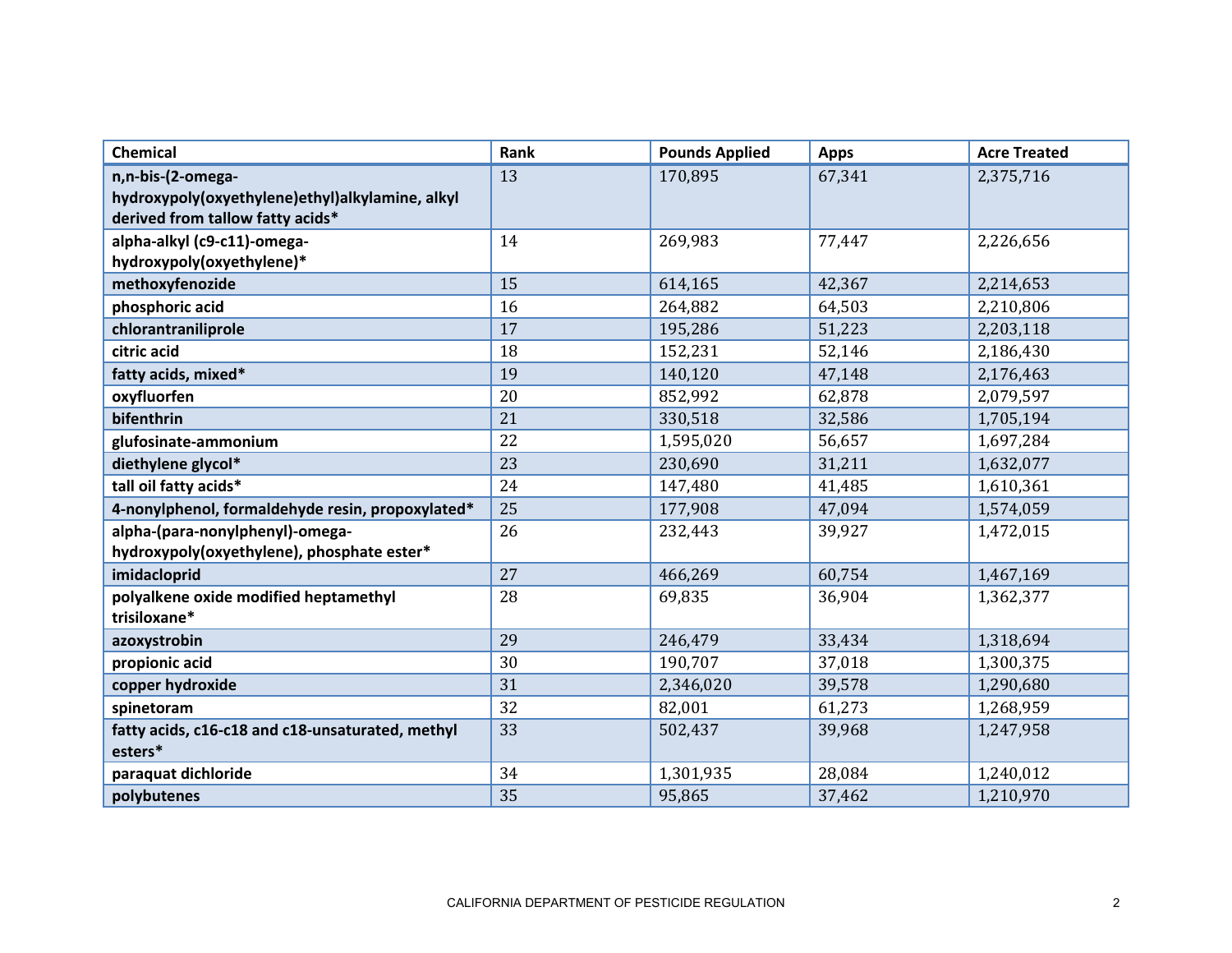| <b>Chemical</b>                         | Rank | <b>Pounds Applied</b> | <b>Apps</b> | <b>Acre Treated</b> |
|-----------------------------------------|------|-----------------------|-------------|---------------------|
| polyacrylamide polymer*                 | 36   | 11,217                | 21,460      | 1,195,296           |
| fluopyram                               | 37   | 112,852               | 28,798      | 1,172,149           |
| propylene glycol                        | 38   | 107,437               | 36,475      | 1,171,518           |
| isopropyl alcohol                       | 39   | 55,713                | 45,803      | 1,092,822           |
| pendimethalin                           | 40   | 2,244,649             | 27,980      | 1,077,303           |
| pyraclostrobin                          | 41   | 136,596               | 37,449      | 1,069,297           |
| spirotetramat                           | 42   | 109,711               | 56,268      | 1,012,153           |
| butyl alcohol*                          | 43   | 77,331                | 18,598      | 931,904             |
| trifloxystrobin                         | 44   | 89,571                | 23,797      | 899,181             |
| saflufenacil                            | 45   | 33,616                | 19,709      | 829,033             |
| propiconazole                           | 46   | 168,546               | 23,466      | 808,975             |
| polyethylene glycol*                    | 47   | 141,828               | 20,971      | 784,481             |
| tebuconazole                            | 48   | 106,817               | 19,732      | 765,719             |
| polyether modified polysiloxane*        | 49   | 71,297                | 36,190      | 752,953             |
| ammonium nitrate*                       | 50   | 78,171                | 26,079      | 742,539             |
| pyraflufen-ethyl                        | 51   | 2,552                 | 16,273      | 721,345             |
| mancozeb                                | 52   | 1,315,141             | 33,787      | 715,654             |
| (s)-cypermethrin                        | 53   | 32,476                | 30,762      | 697,304             |
| dimethyl alkyl tertiary amines*         | 54   | 6,330                 | 21,446      | 690,761             |
| benzoic acid*                           | 55   | 5,800                 | 21,446      | 690,761             |
| cyprodinil                              | 56   | 176,936               | 21,617      | 676,628             |
| rimsulfuron                             | 57   | 32,303                | 23,126      | 676,235             |
| difenoconazole                          | 58   | 59,130                | 15,958      | 675,950             |
| esfenvalerate                           | 59   | 44,283                | 18,371      | 672,439             |
| modified phthalic glycerol alkyd resin* | 60   | 176,767               | 17,384      | 633,532             |
| ammonium propionate*                    | 61   | 106,669               | 16,272      | 633,045             |
| oleic acid, ethyl ester*                | 62   | 249,648               | 27,327      | 630,381             |
| indaziflam                              | 63   | 39,888                | 24,539      | 630,368             |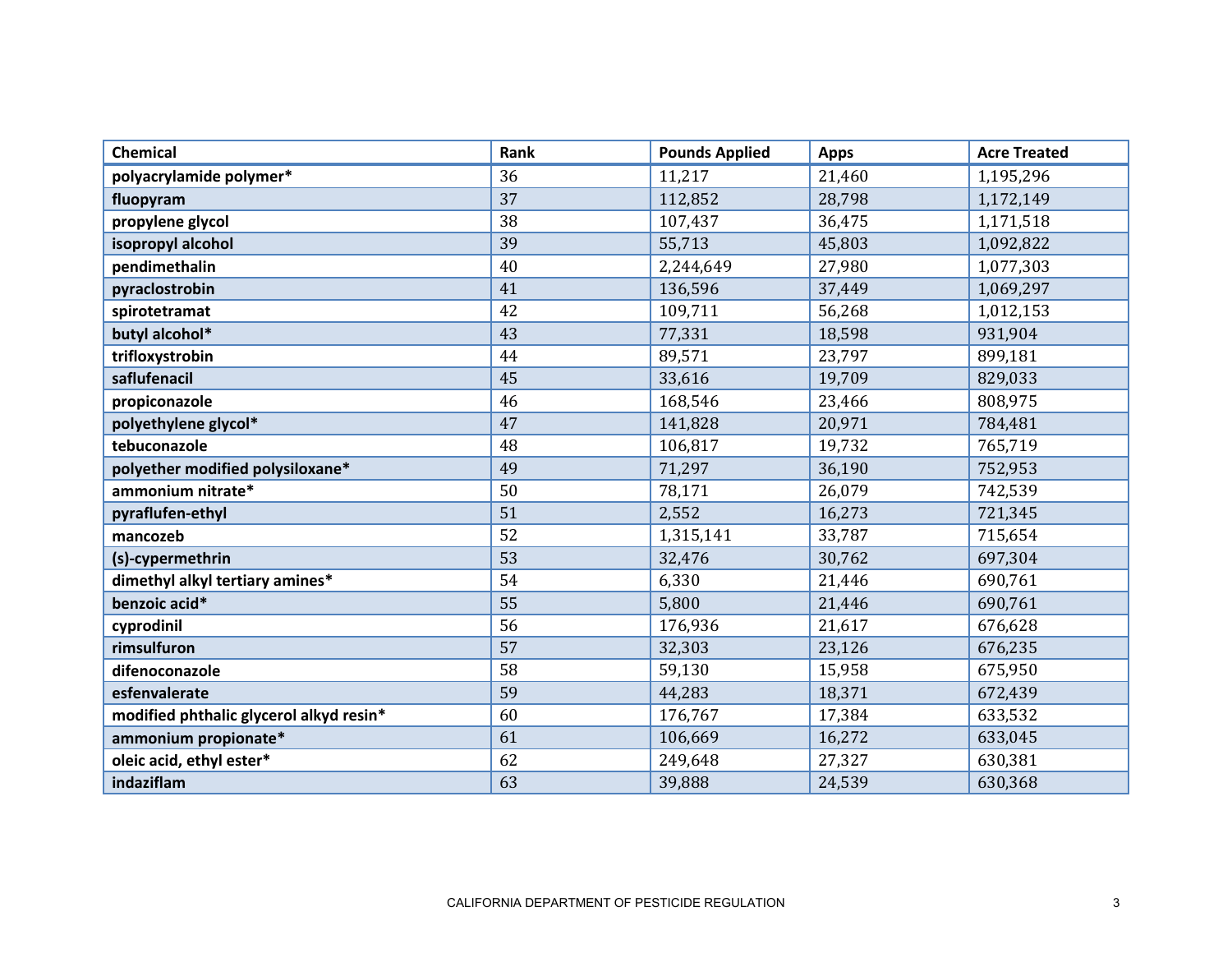| Chemical                                                               | Rank | <b>Pounds Applied</b> | <b>Apps</b> | <b>Acre Treated</b> |
|------------------------------------------------------------------------|------|-----------------------|-------------|---------------------|
| polyethylene glycol stearate*                                          | 64   | 60,931                | 27,319      | 629,920             |
| alkyl (c8,c10) polyglucoside*                                          | 65   | 110,254               | 17,044      | 629,492             |
| alpha-pinene beta-pinene copolymer*                                    | 66   | 191,177               | 23,151      | 600,635             |
| hydrotreated paraffinic solvent                                        | 67   | 363,825               | 14,439      | 599,730             |
| acetamiprid                                                            | 68   | 63,542                | 21,498      | 599,439             |
| 2-(3-hydroxypropyl)-hepta-methyl trisiloxane,<br>ethoxylated, acetate* | 69   | 124,157               | 33,363      | 593,062             |
| etoxazole                                                              | 70   | 69,101                | 11,783      | 591,183             |
| vegetable oil*                                                         | 71   | 824,829               | 4,991       | 584,304             |
| oleic acid, methyl ester*                                              | 72   | 520,203               | 14,281      | 583,911             |
| tall oil*                                                              | 73   | 53,064                | 23,486      | 583,461             |
| thiamethoxam                                                           | 74   | 61,506                | 29,301      | 575,983             |
| alpha-tridecyl-omega-hydroxypoly(oxyethanol)<br>phosphate*             | 75   | 35,942                | 12,504      | 572,010             |
| flonicamid                                                             | 76   | 49,079                | 15,146      | 569,735             |
| sodium polyacrylate*                                                   | 77   | 5,886                 | 13,144      | 564,425             |
| urea dihydrogen sulfate                                                | 78   | 378,206               | 10,900      | 564,181             |
| boscalid                                                               | 79   | 141,437               | 24,819      | 557,952             |
| petroleum oil, unclassified                                            | 80   | 7,734,445             | 11,802      | 555,113             |
| carfentrazone-ethyl                                                    | 81   | 12,967                | 14,926      | 550,399             |
| polyoxyethylene polyoxypropylene*                                      | 82   | 95,720                | 16,575      | 549,961             |
| chlorothalonil                                                         | 83   | 1,171,126             | 16,026      | 548,568             |
| quinoxyfen                                                             | 84   | 49,807                | 19,313      | 526,102             |
| oleic acid*                                                            | 85   | 58,605                | 17,596      | 513,096             |
| gibberellins                                                           | 86   | 28,619                | 16,493      | 505,422             |
| permethrin                                                             | 87   | 130,433               | 35,114      | 499,836             |
| ethephon                                                               | 88   | 433,459               | 10,366      | 495,261             |
| hexythiazox                                                            | 89   | 85,209                | 11,032      | 492,646             |